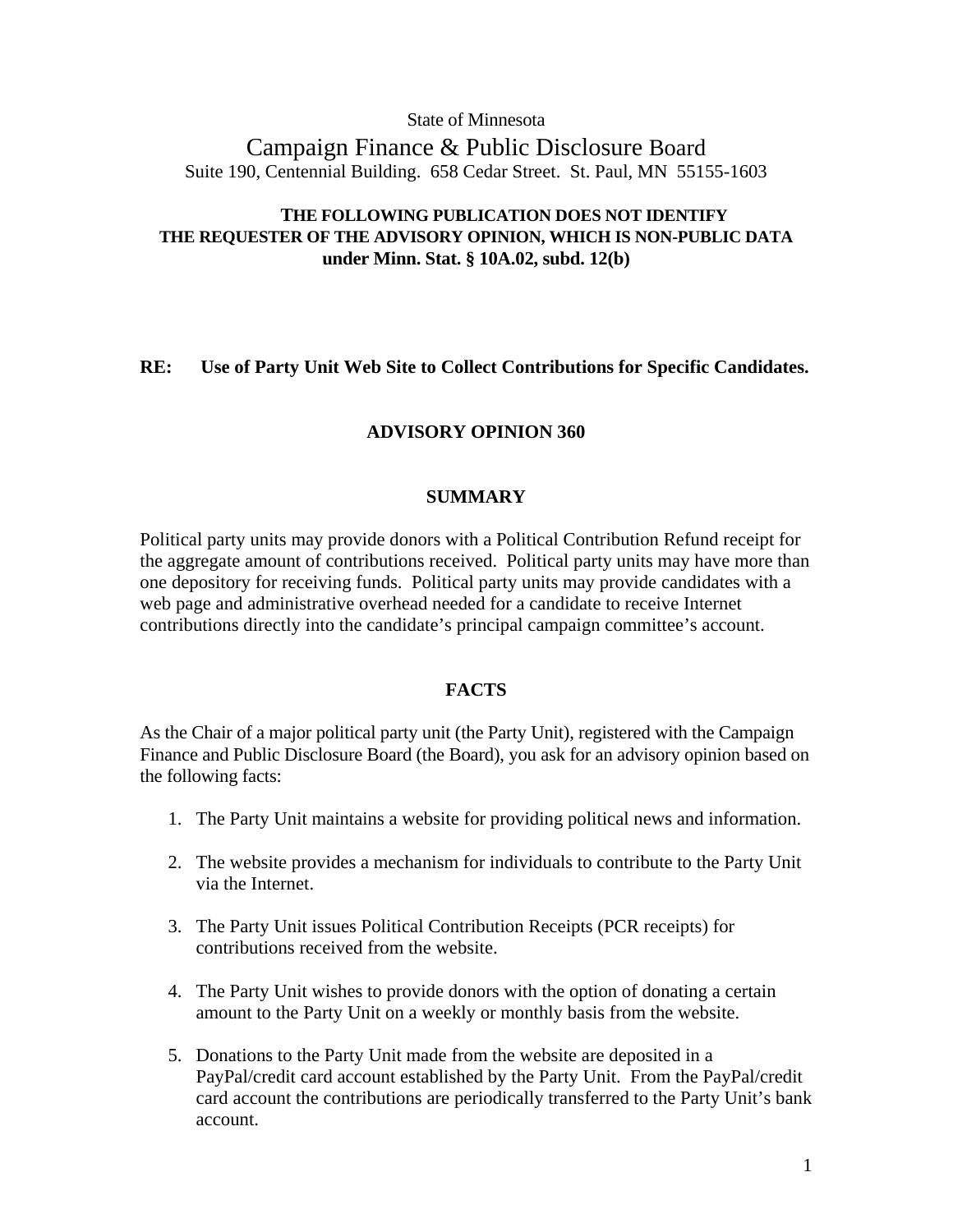6. The Party Unit is considering offering candidates the opportunity to receive webbased contributions from the Party Unit's web site. The candidate would be responsible for the cost of transaction, service, and handling fees related to the contributions. The contributions would be collected in a holding account separate from that used for funds donated to the Party Unit. The contributions would be collected and distributed by the Party Unit to the candidates in a manner consistent with relevant portions of Advisory Opinion 319.

### **ISSUE ONE**

If the Party Unit provides on the website a way for donors to contribute a certain amount to the Party Unit on a weekly or monthly basis may the Party Unit issue PCR receipts for the aggregate amount of the contributions?

### **OPINION**

There is no provision in Chapter 10A that prevents the Party Unit from aggregating multiple contributions into a single PCR receipt. The Party Unit must ensure that the aggregate PCR receipt is issued and dated only after the amount that triggers the issuance of the aggregate PCR has actually been received and deposited. A PCR cannot be issued for funds that are anticipated or promised from a contributor.

### **ISSUE TWO**

Is there a specific time frame in which contributions received over the Internet must be transferred from the Party Unit's PayPal/credit card account to the Party Unit's bank account?

#### **OPINION**

A political party unit is allowed to have one or two depositories in each county contained within the unit's boundary under the provisions of Minn. Stat. §10A.11, subd. 4. Depositories are defined in Minn. Stat. §10A.01, subd. 12 as "a bank, savings association, or credit union organized under federal law and transacting business within this state". If the PayPal/credit card account qualifies as a depository under this definition then the Party Unit may wish to amend its registration to include the PayPal/credit card account as one of its official depositories. Funds contained in a depository listed on the Party Unit's registration are considered under the control of the Party Unit and do not need to be transferred to any other account.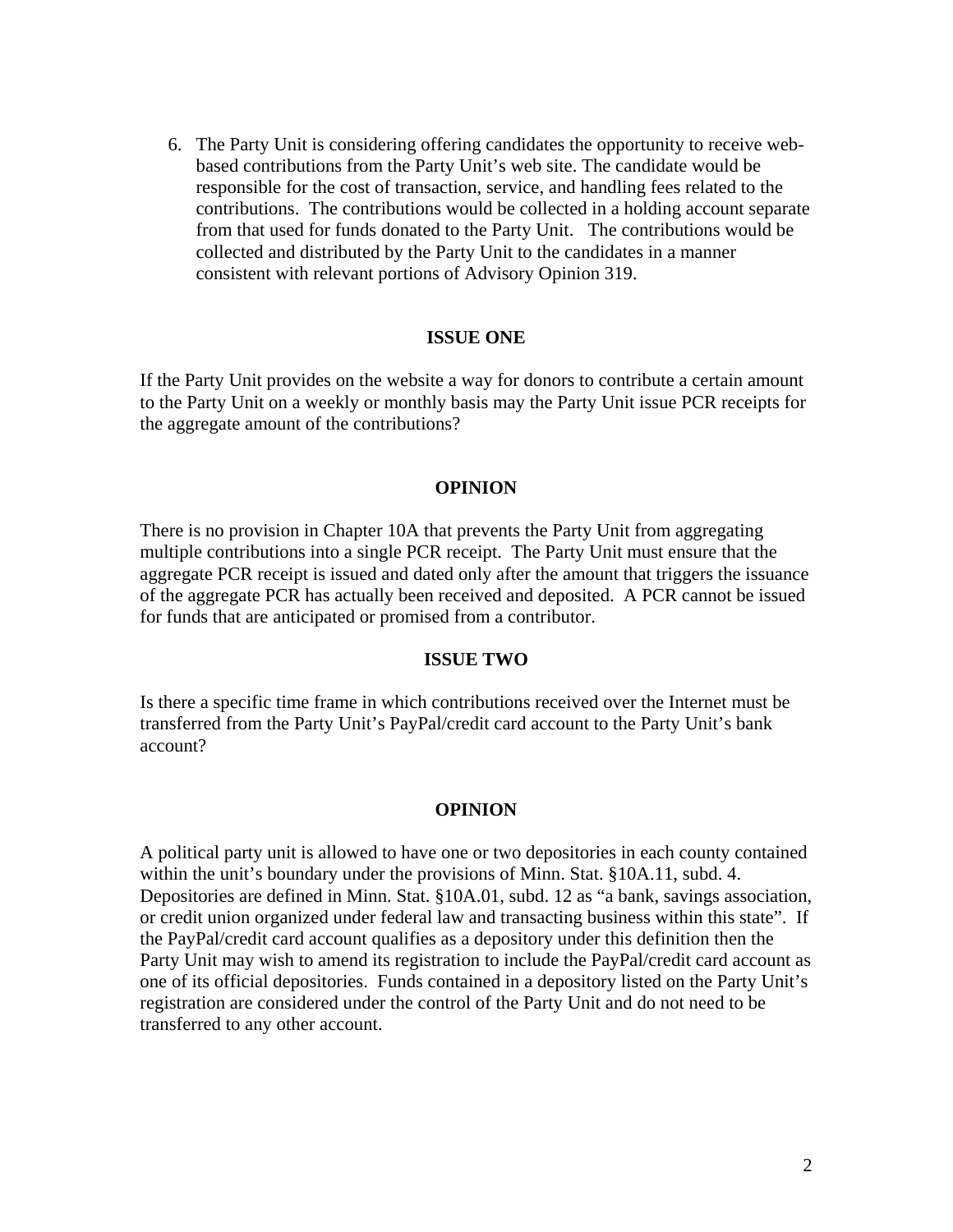If the PayPal/credit card account used to receive on-line donations cannot be classified as a depository then Minnesota Rules 4503.0500, subp. 3, requires that the donation be deposited in the Party Unit's depository within 10 business days.

### **ISSUE THREE**

May the Party Unit collect and forward on-line donations to candidates as described in the facts of this advisory opinion?

#### **OPINION**

No, as described in the facts of the advisory opinion the Party Unit would violate the prohibition on earmarking contributions contained in Minn. Stat. §10A.16. This statute prohibits political party units from soliciting or accepting a contribution with the express or implied condition that the contribution be directed to a particular candidate other than the initial recipient. While the plan proposed by the Party Unit separates the contributions to candidates from the contributions to the Party Unit into a discrete holding account the funds are still under the control of the Party Unit until forwarded to the candidates.

#### **BOARD NOTE**

The earmarking prohibition will not apply if each of the candidate's principal campaign committees has a separate PayPal/credit card account for receipt of on-line contributions. The Party Unit may provide a mechanism for the Internet based donation to occur if at no time it has control of the funds intended for the candidates. A candidate may authorize his or her principal campaign committee to approve the solicitation and collection of campaign contributions from credit cards under the provisions of Minnesota Rules 4503.0600, subpart 1.

Under the above scenario, the Party Unit must account for the cost of providing a web page and any associated administrative overhead to the candidates for the acceptance of web-based donations. The Party Unit may either bill the candidates for the service at a rate consistent with the fair market value of the website page or donate the value of the website page as an in-kind donation to the candidate. If the Party Unit provides the service to three or more candidates for constitutional, legislative, or judicial office the cost of the website page may be classified as a multicandidate political party expenditure as defined in Minn. Stat. §10A.275, subdivision 1 (4). Multicandidate political party expenditures do not count as a contribution to or expenditure on behalf of any candidate.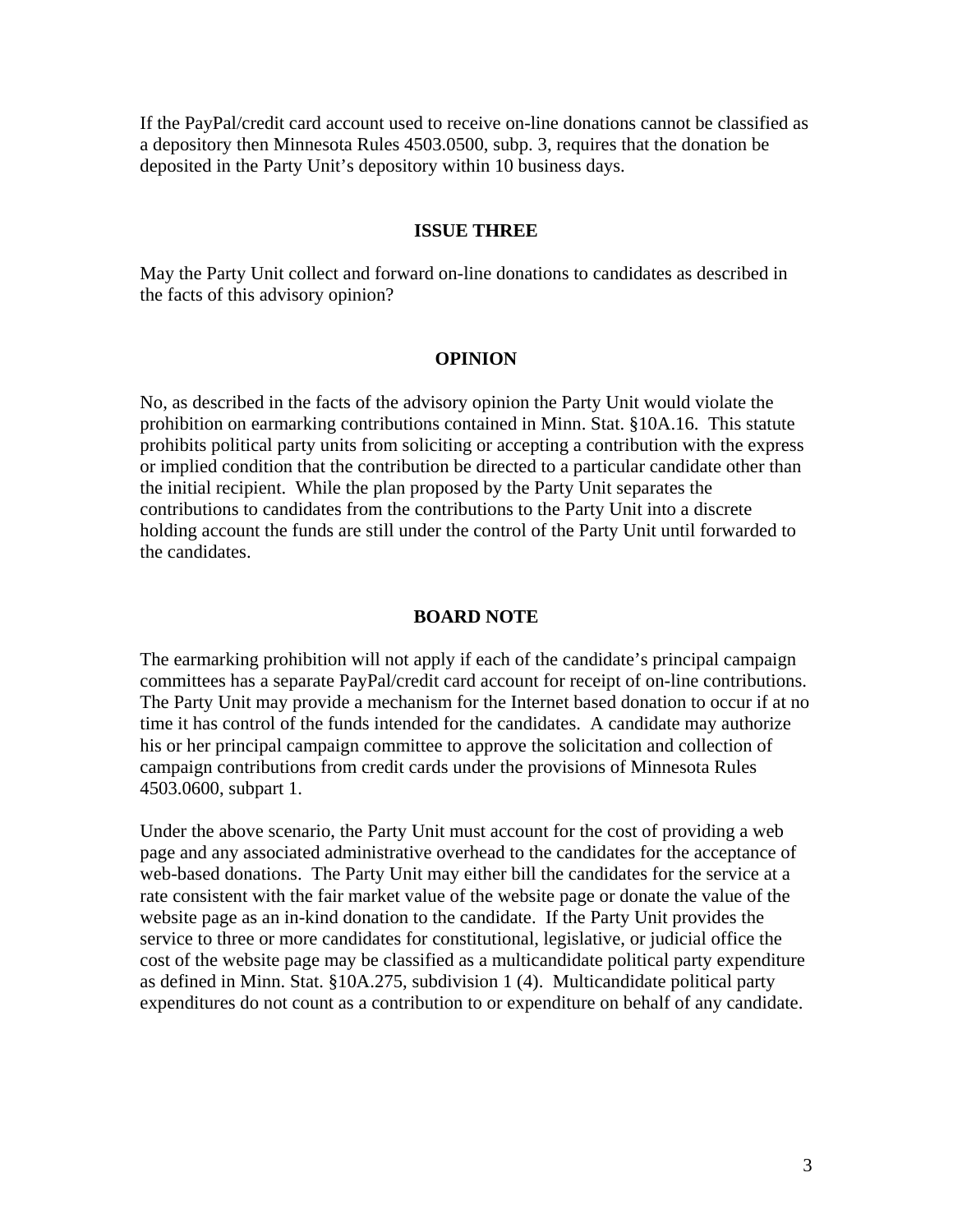The Party Unit states that they are aware of the disclosure requirements for Internet based donations outlined by the Board in Advisory Opinion **3** 19. Other associations that wish to use this advisory opinion as general guidance on Internet donations should also review Advisory Opinion **3** 19.

Issued July **22,2004** 

Wil Fluegel, Chair Campaign Finance and Public Disclosure Board

 $\overline{\mathbf{4}}$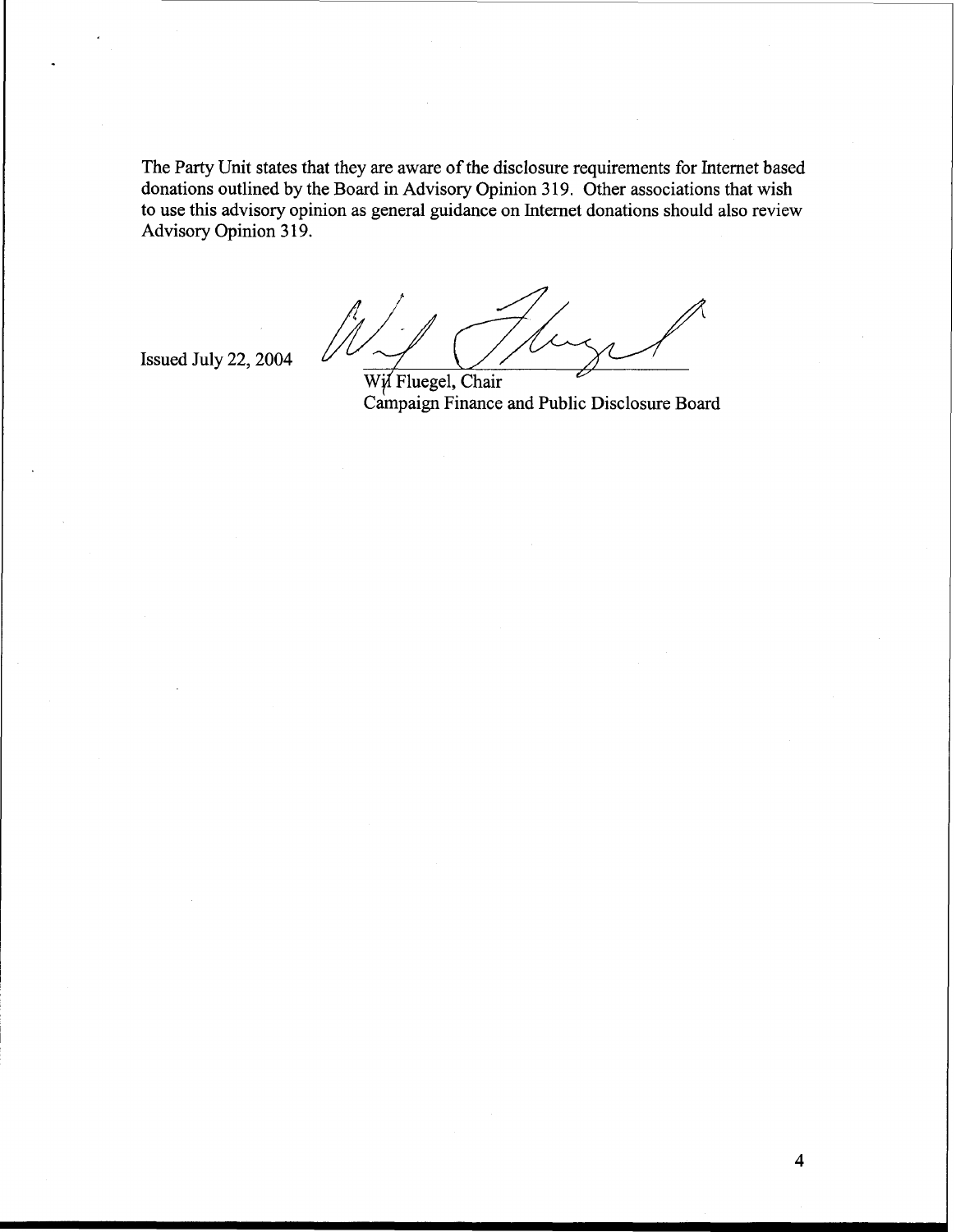# **Cited Statutes and Administrative Rules**

# **10A.01 Definitions**.

Subd. 12. **Depository**. "Depository" means a bank, savings association, or credit union organized under federal or state law and transacting business within this state.

# **10A.11 Organization of committees and party units**.

Subd. 4. **Depositories**. The treasurer of a political committee, principal campaign committee, or party unit may designate one or two depositories in each county in which a campaign is conducted.

# **10A.16 Earmarking contributions prohibited**.

An individual, political committee, political fund, principal campaign committee, or party unit may not solicit or accept a contribution from any source with the express or implied condition that the contribution or any part of it be directed to a particular candidate other than the initial recipient. An individual, political committee, political fund, principal campaign committee, or party unit that knowingly accepts any earmarked contribution is guilty of a gross misdemeanor and subject to a civil penalty imposed by the board of up to \$3,000.

### **10A.275 Multicandidate political party expenditures**.

Subdivision 1. **Exceptions**. Notwithstanding other provisions of this chapter, the following expenditures by a party unit, or two or more party units acting together, with at least one party unit being either: the state committee or the party organization within a congressional district, county, or legislative district, are not considered contributions to or expenditures on behalf of a candidate for the purposes of section 10A.25 or 10A.27 and must not be allocated to candidates under section 10A.20, subd. 3, paragraph (g):

 (1) expenditures on behalf of candidates of that party generally without referring to any of them specifically in a published, posted, or broadcast advertisement;

 (2) expenditures for the preparation, display, mailing, or other distribution of an official party sample ballot listing the names of three or more individuals whose names are to appear on the ballot;

 (3) expenditures for a telephone conversation including the names of three or more individuals whose names are to appear on the ballot;